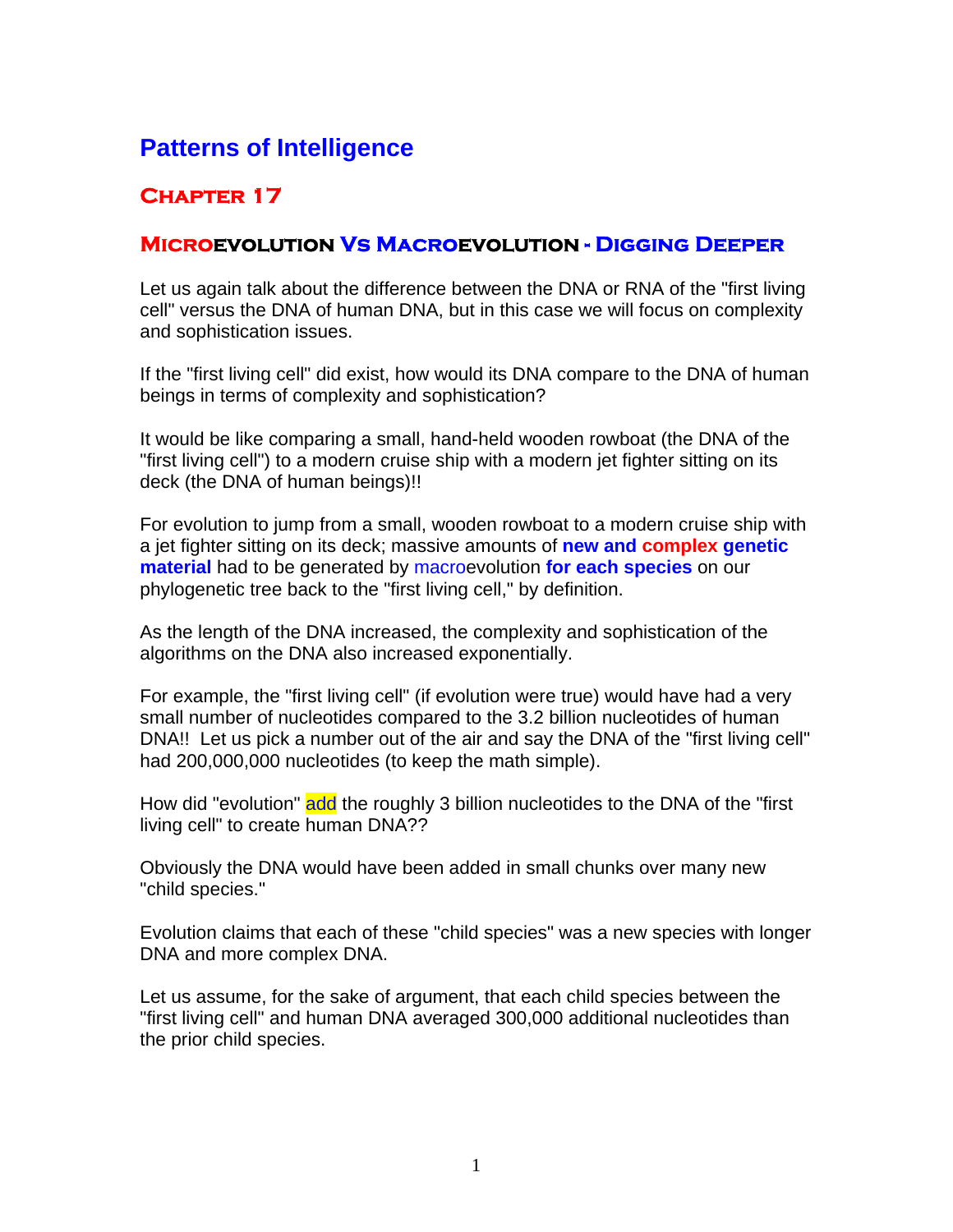Before going on, try to calculate roughly how many different species there would have been to get from the DNA of the "first living cell" to human DNA, on average.

The answer is **10,000 different species**. 10,000 times 300,000 equals 3 billion new nucleotides.

These represent 10,000 *consecutive species*, one after the other, not 10,000 species that can pop-up any time they want. They must be consecutive, meaning one at a time, and one after the other. The order of these species is very important.

Also, the order of the mutations is also critical. Thus, it is not 10,000 sets of mutations, in any order, it is 10,000 precise sets of consecutive mutations in the correct order.

In other words, the first species (after the "first living cell") must exist before the second species can exist. The second species must exist before the third species can exist. The third species must exist before the fourth species can exist. And so on.

Also, many of the genes, during this process, must disappear. For example, I cannot image that any of the genes of the 50th species, after the "first living cell," would be part of human DNA.

Thus, many thousands of genes were disappearing at the same time as many thousands of newer, usually longer and always more sophisticated genes were being added.

Eventually, each new species would need a new and improved "morphing of the embryo algorithm." This will be discussed later.

While many genes would have been added, I cannot image than that any gene of a single-celled organism would be embedded in the genes of human DNA.

But creating a single new species by accidental mutations of DNA is far worse than trying to win a lottery!! In fact, winning a lottery would be a lot easier than creating a new species.

And the lotteries must be won consecutively, one after the other, because new species must be created one after the other.

*Thus, from a statistical probability standpoint, the probability of evolution would be like the same family winning 10,000 consecutive multi-state lotteries!!*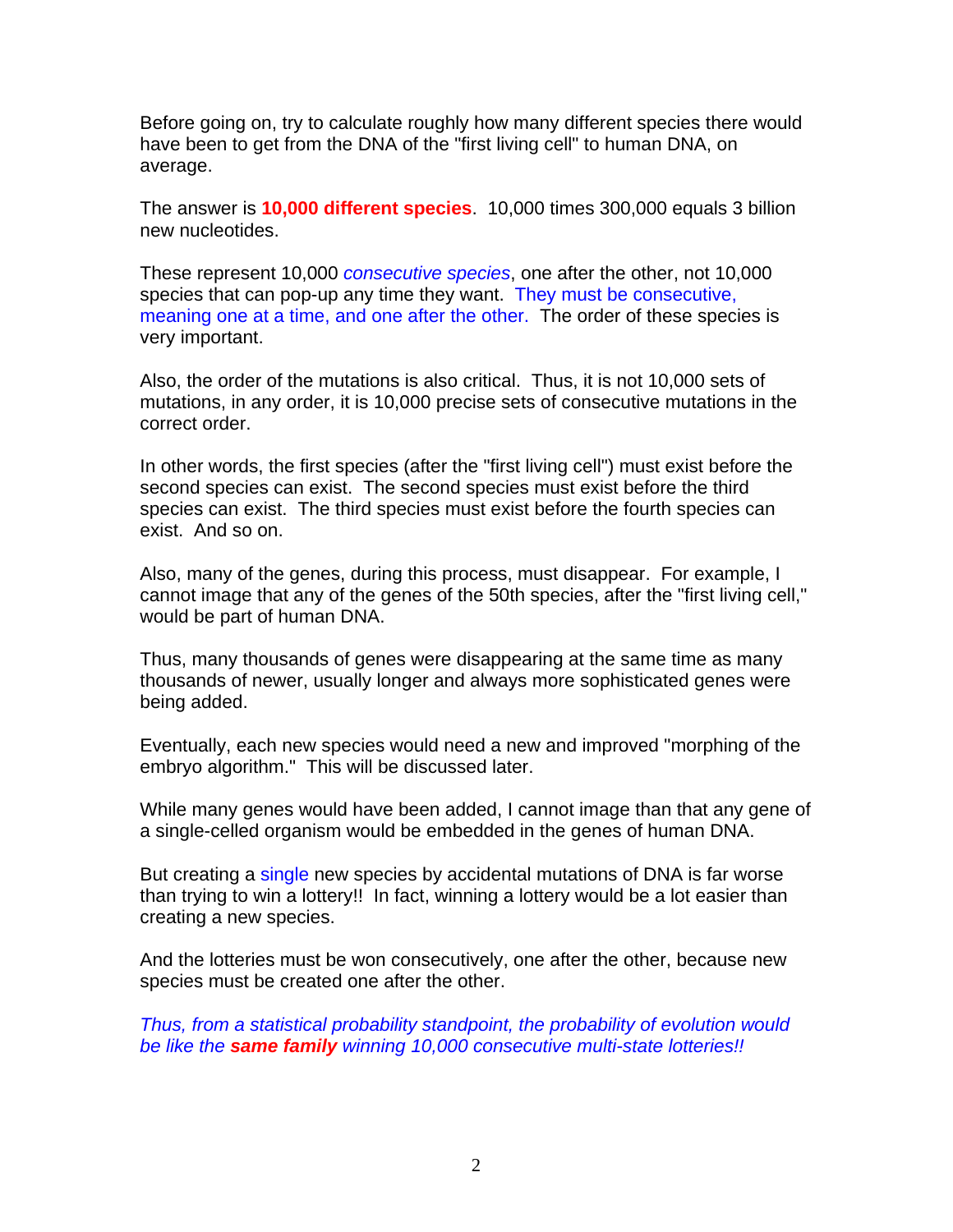Actually, the probably of a new species forming by a series of accidents is far, far worse than winning a multi-state lottery. This will be understood later.

Furthermore, this family would only be allowed to purchase one lottery ticket per lottery. This is because evolutionists claim that there are few, if any, failures when a new species is created. Each ticket is a "winner" every time.

The concept of "consecutive impossible probabilities" is one of many examples of the mathematical absurdity of the theory of evolution.

This concept requires an event, with an impossible probability, and means it must happen 10,000 independent times, one after the other, in the right order.

Thus, the phylogenetic tree of humans would have 10,000 different species, one after the other, based on my definitions and assumptions.

Obviously, with 10,000 "parent," "grandparent," etc. species on our phylogenetic tree, the entire theory of evolution depends on it being very easy to add new DNA to an existing DNA strand (i.e. an existing species), but it will be shown below that it is impossible that a single new species could ever be created by evolution on this or any other planet.

Remember, in order for "evolution" to have created the 10,000 unique species, each with unique DNA, between the "first living cell" to human DNA, new genetic material must have been added (i.e. an average of 300,000 new, highly sophisticated nucleotide sequences per new species) to each of the 10,000 consecutive "child species" on the phylogenetic tree from the "first living cell" to human DNA.

Remember, microevolution, by definition, never adds new genetic material, thus microevolution can never create a new species and does not belong on any phylogenetic tree.

I should also mention that the theory of evolution does not claim that all "parent species" have "child species." For example, humans do not have a "child species" even though there are billions of humans on this earth.

The 10,000 new species applies to humans, but what if we consider ALL species, not just humans.

If we consider ALL species, living and extinct, there would have to be *millions* of new species (i.e. new DNA structures created by accidents), each with a new and unique highly sophisticated DNA structure (which was a different DNA structure than its "parent species"). Each must be created by totally accidental, totally unintentional and totally without direction, mutations to the DNA structure of its "parent species," **by macroevolution.**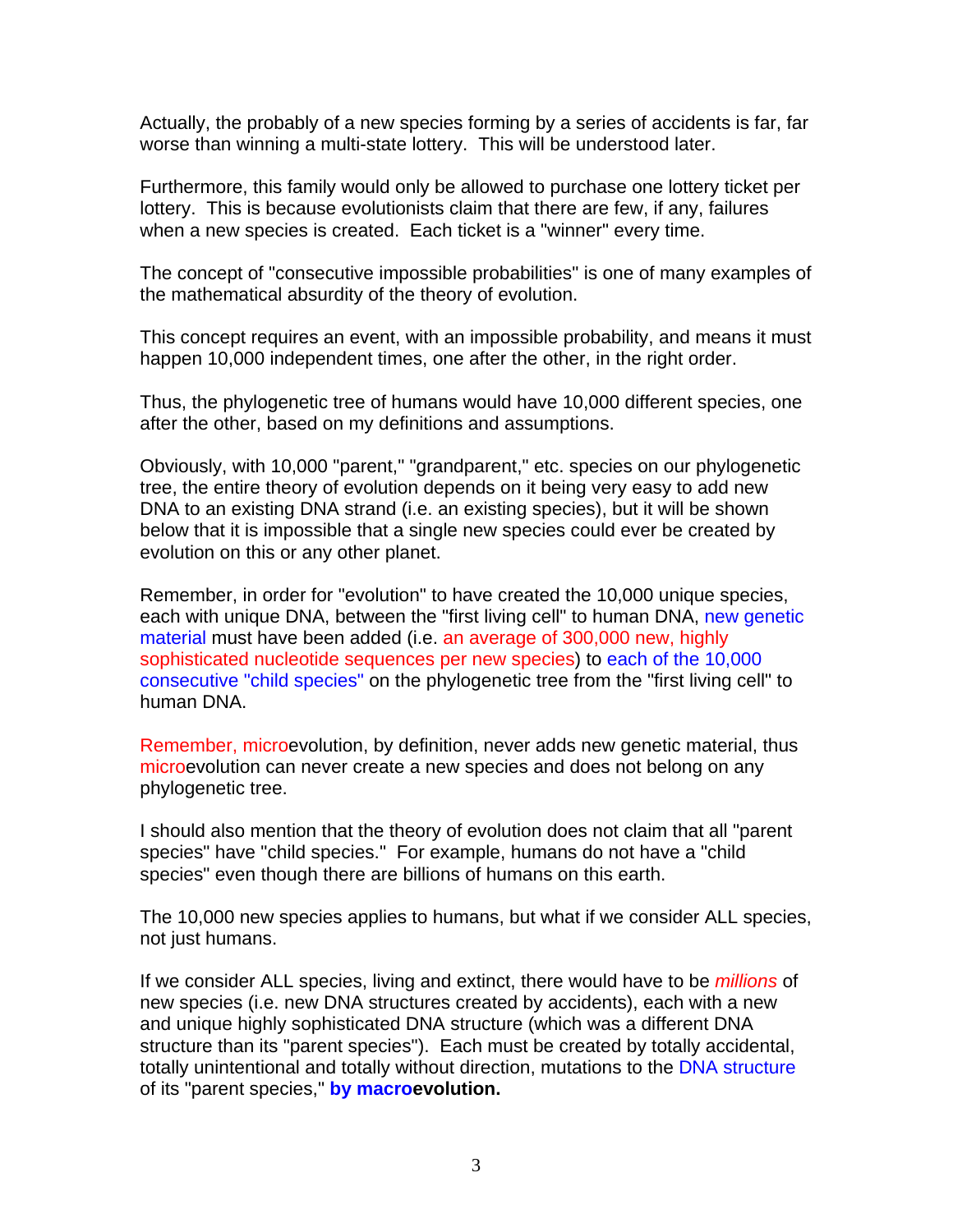#### **If our planet was a hundred trillion years old, this could not happen ten times on our planet (speaking mathematically).**

The concept of "new DNA structures" is a critical issue in the evolution debate, but it is totally ignored. As always, the significant issues are ignored and replaced with deceptive definitions and many other tactics to distract the attention of the student away from the real issues.

The key concept to understand is that the DNA or RNA of the "first living cell" was vastly different than the DNA of humans today or any other animal or plant. Thus, many, many new DNA structures (i.e. species) would be on the phylogenetic tree from the "first living cell" to human DNA. Ten-thousand consecutive "child species" are assumed in this book.

And on average each child species needed 300,000 new and improved sequences of nucleotides to create new genes, new algorithms, etc.!!

Surprisingly, if you lowered the size of new nucleotides on each new species, you don't even remotely increase the probability of evolution because then you would need even more consecutive species!!

For example, if we assumed each new species had 150,000 new and improved sequences of nucleotides, then it would take 20,000 generations of new species. That is not very comforting.

#### **The Key Point**

**Here is a fact:** while microevolution is a highly proven scientific fact, and has been demonstrated many, many times; macroevolution is a theory which has never been proven to have occurred a single time in nature or in the lab in the history of this world.

In other words, nowhere in all of science has new genetic material, meaning a new DNA structure, been shown to have been created by macroevolution.

Macroevolution is an "assumption" or a "theory" with zero proven examples.

Microevolution is a proven fact with many proven examples, including Darwin's finches.

If evolution (i.e. macroevolution) were true, then for many millions of different situations (looking at all species, not just humans); one "species" (the "parent species," which had a unique DNA structure), "evolved" (i.e. via macroevolution) into a new and different "species," the "child species," which, by definition, had its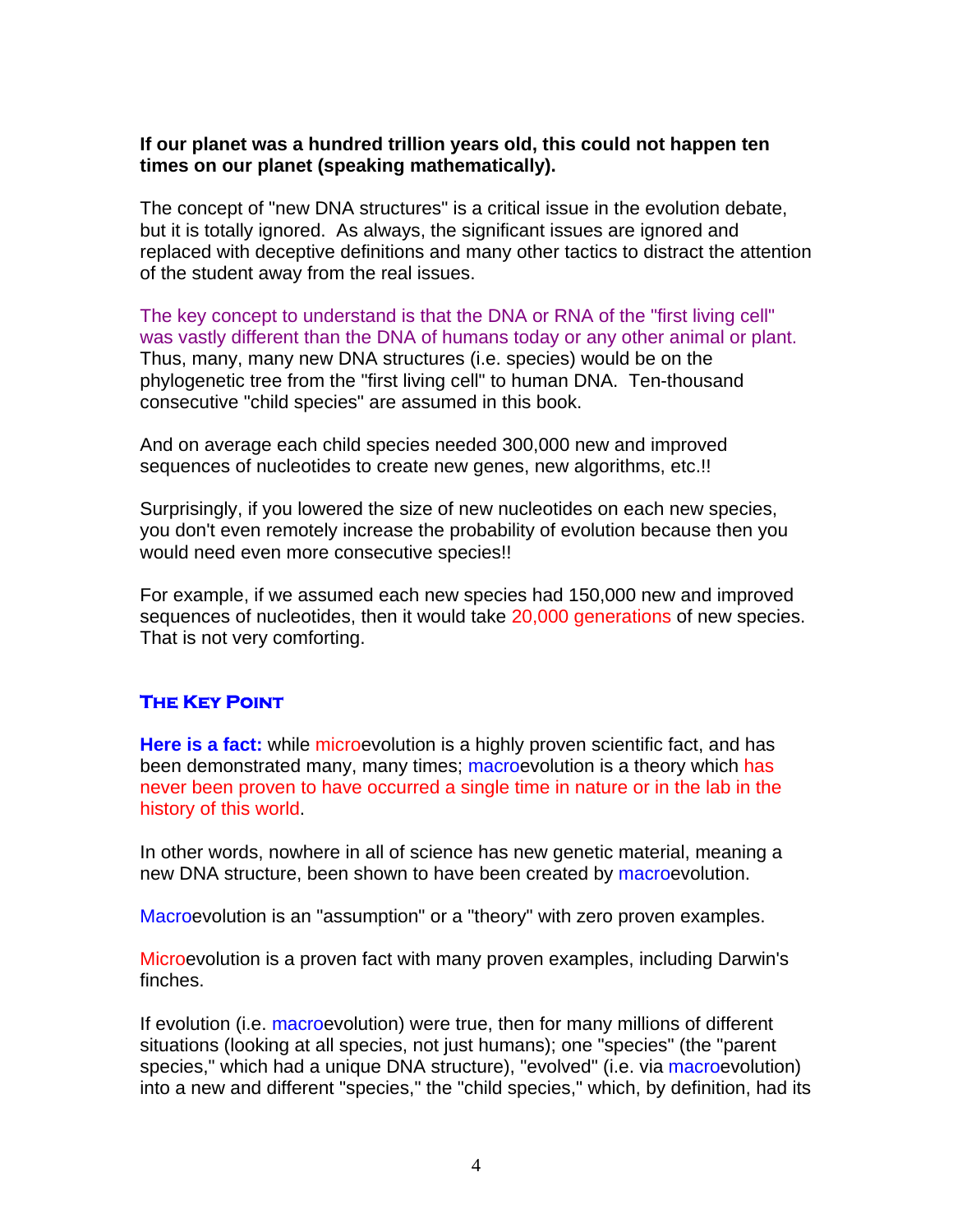own, new and unique DNA structure, meaning its DNA structure was different than the DNA structure of its "parent species."

But not once in the history of science has this ever been proven to have happened!!

Thus, evolution (i.e. the "theory of evolution") remains a "theory," not a proven fact. But from a mathematical standpoint, it is not really a "theory," it is wishful thinking.

What has been proven many times is microevolution.

**PONDER:** If someone today uses examples from microevolution as "evidence" for Darwin's theory of evolution then they are either totally ignorant or they are *intentionally trying to deceive their students* to believe that there is "evidence" for the theory of evolution.

I am going to say that again because it is the central concept in this book:

If someone today uses examples from microevolution as "evidence" for Darwin's theory of evolution then they are either totally ignorant or they are *intentionally trying to deceive their students* to believe that there is "evidence" for the theory of evolution.

There is not one shred of scientific evidence for the theory of evolution (i.e. the phylogenetic tree) because there has never been a single proven example of macroevolution!!!

In addition, if anyone claims there is evidence for macroevolution they are either intentionally lying or they don't have a clue what they are talking about.

Anyone who used examples of microevolution as examples of macroevolution (i.e. evolution), prior to 1953, however, were not at fault because before the discovery of DNA in 1953 no one knew the difference between microevolution and macroevolution.

To understand the difference between microevolution and macroevolution requires an understanding of DNA.

It was not until several years after the discovery of DNA in 1953 that the terms "microevolution" and "macroevolution" could be defined.

Thus, Darwin himself was not at fault for saying his finches were evidence for evolution because DNA (i.e. macroevolution, the true engine of evolution) was not discovered until long after Darwin died.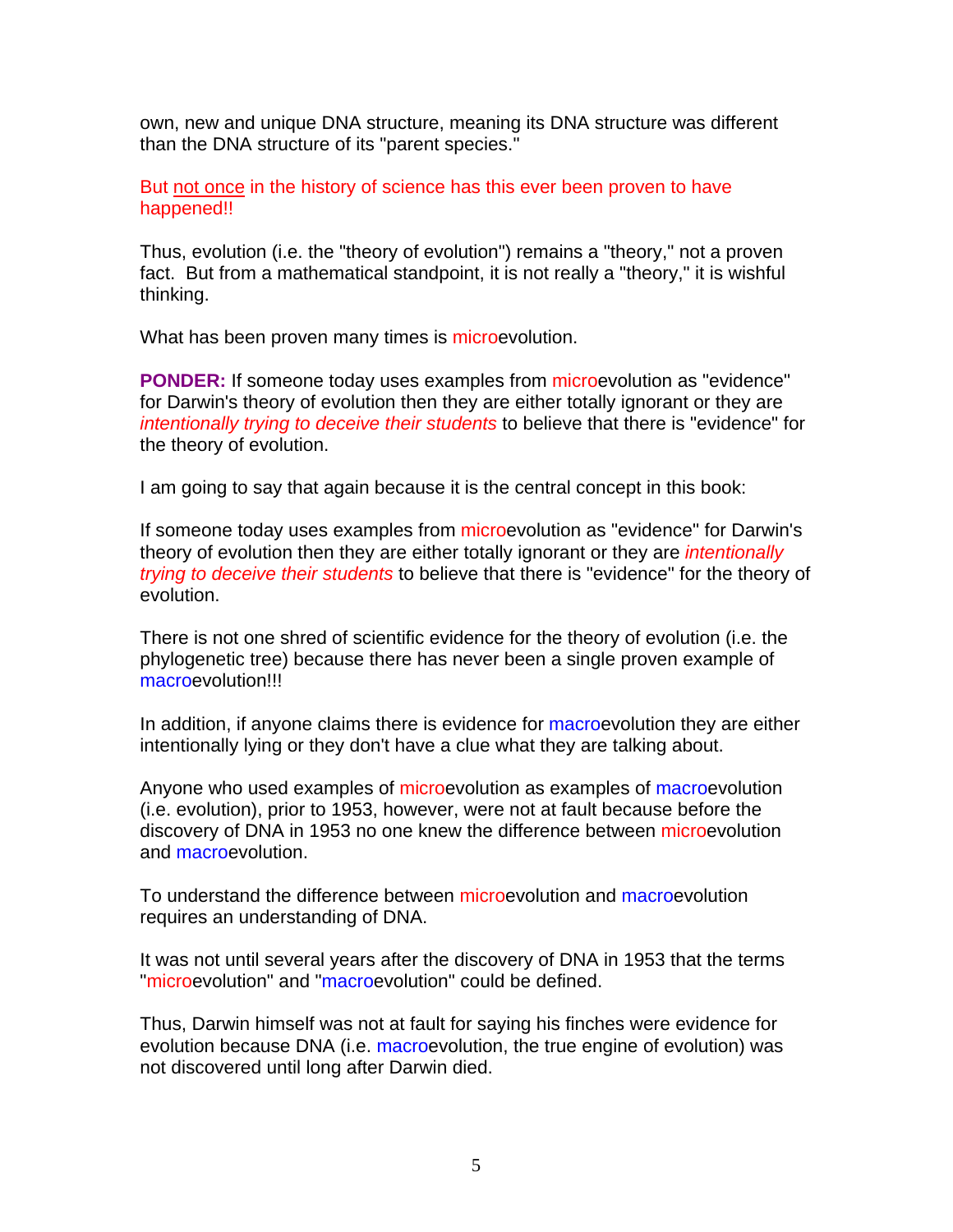The flaw of Darwin was his effort to use evolution to justify atheism and his refusal to admit that if God existed, God could have designed all species, as taught in the Bible.

In other words, when Darwin saw the different shapes of the beaks of his finches he could have said: "What God has done is amazing." But that is not what he said. He used the beaks as evidence that humans evolved from apes and were not created by God and that there was no God.

He did not say that new species could have been created by God and/or by accident, he said they *only* came to exist by accident because he was an atheist like his grandfather.

#### **Another Example Of Deception**

The Lenski experiments, discussed above, only dealt with single-celled organisms, but can similar mutations affect the survival of animals?

A "mutation" to DNA may lead to a survival benefit of an animal, but it does not necessarily constitute "evolution" or "macroevolution" because there is no new (meaning additional) genetic material, to include at least one new gene, along with supporting nucleotides. It takes new DNA segments to constitute macroevolution.

For example, suppose scientists find an animal that can survive better than other animals of the same species due to a mutation. They may say that this animal "evolved." To the student, this should imply that new genetic material, including at least one functional new gene, has formed by random mutations of DNA.

But a new gene has never been observed to form by accident.

As Dr. J.C. Sanford, PhD states in his book: Genetic Entropy & The Mystery of the Genome, never in the history of mankind has a survival benefit been proven to have occurred by new genetic information in the DNA. He states that every time there is a survival benefit, and the DNA structure has been changed, the survival benefit resulted from a **loss** of genetic material via a mutation.

How can a loss of genetic material create a survival benefit?

Let us take an example from his book of a loss of genetic information. Suppose an animal has a genetic defect (i.e. a mutation or loss of one or more nucleotides) which causes it to be hairless. In Chicago, that would be a severe survival detriment. But in Florida it may provide a significant survival benefit!!